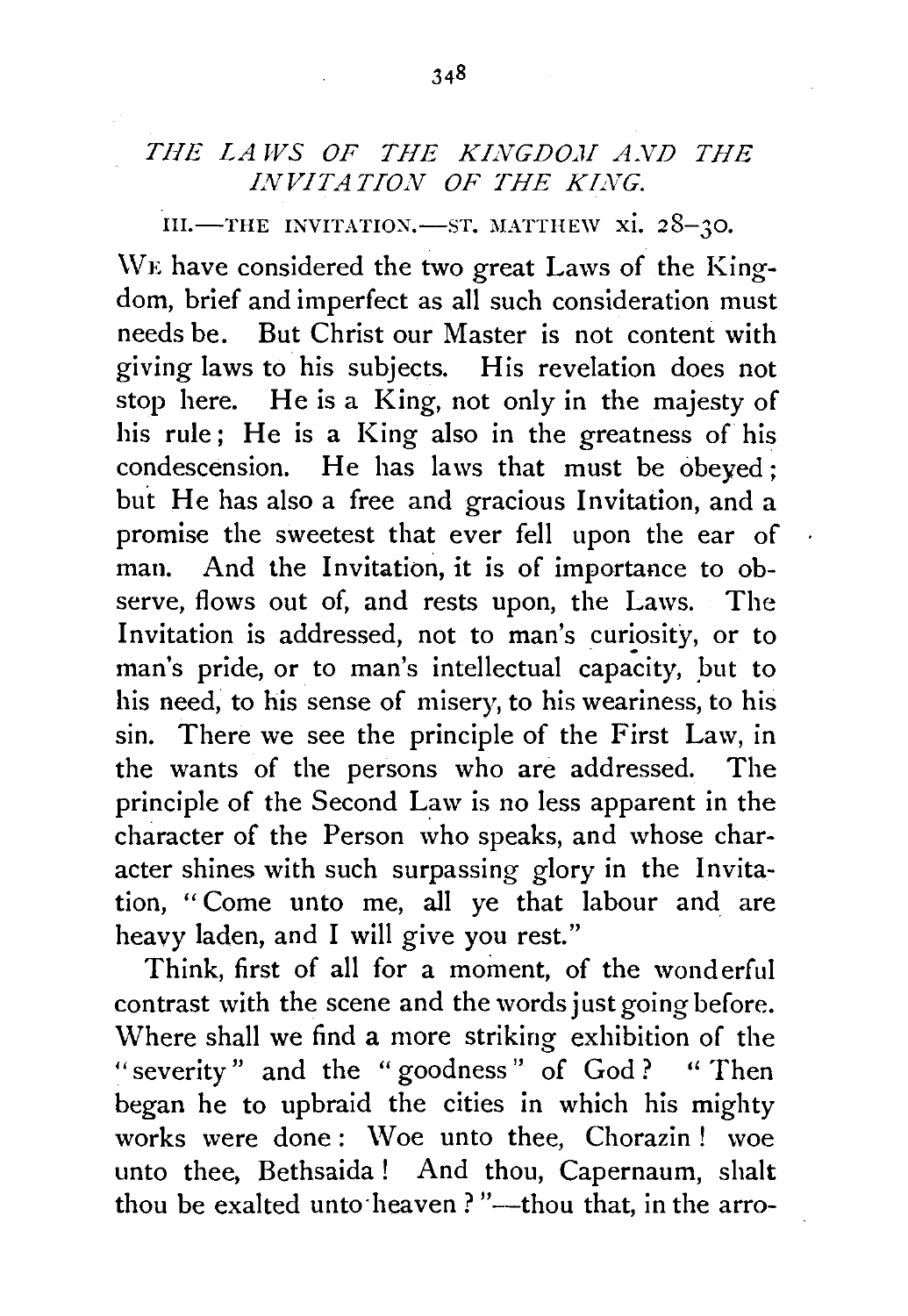gance of thy heart, wouldest set thy seat among the stars-" Nay, thou shalt be thrust down to Hades." With solemn joy He beholds the righteous judgment, the inevitable fulfilment of the righteous law, the sentence of the Father's unerring wisdom: "I thank thee, 0 Father, Lord of heaven and earth, that thou hast hid these things from the wise and prudent, and hast revealed them unto babes. Even so, Father: for so it seemed good in thy sight." There is the absolute acquiescence in the Father's will as a perfectly righteous will. But does this imply any arbitrary exclusion from the kingdom? Has God erected any barrier in the way of those who would enter in? Has he pre-ordained any to the outer darkness ? Let the largeness of the Invitation answer. "Come unto me, ALL ye that labour and are heavy laden."

And what shall I say of these words ? Shall I call them most truly human, or most truly Divine ? Certainly they are most truly Divine. Put those words into the mouth of an apostle, and then you will feel what I mean. Let the saintliest, the most loving, the most truly inspired of God's messengers to man address us in words like these : let a Paul or a John say to us, "Come unto me, and I will give you rest;" could welisten to the invitation ? Should we not recoil from the human teacher or the human saint who should dare to give us such a promise ? Should we not feel instinctively that it must be treacherous on his lips ? No thoughtful honest man can have ever read those words, *Venite ad me omnes laborantes*, over the shrine of St. Anthony at Padua, without a painful sense of recoil as from a blasphemous parody. We cannot trust man, we cannot find rest in man. None but God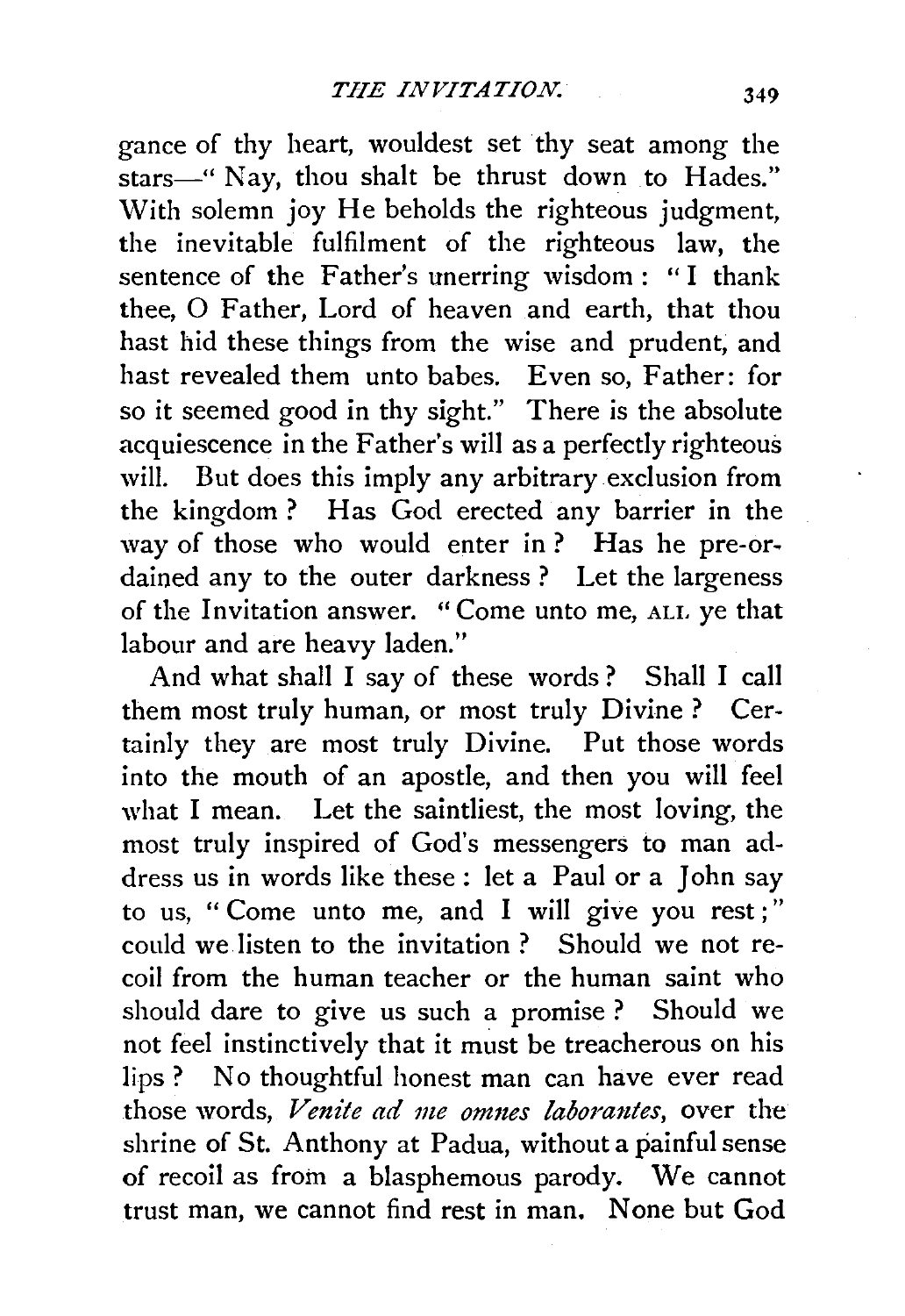can say to us, unless in mockery, " Come unto me ; learn -of me; and ye shall find test unto your souls." If I were asked to point out one passage in the Gospels which should affirm most clearly, which should bring home to· the heart most consolingly, the proper Divinity of Christ our Lord, I would choose this ; and I would choose it, not because of the sublime acknowledgment which it contains of the eternal righteousness of the Father, nor because of the sublime witness which it bears to the perfect and intimate union and fellow- · ship between the Father and the Son; but because or the sublime invitation which falls from the lips of Him who spake as man never spake, saying, "Come unto me." I say, these words are most truly Divine. He who utters them, utters them in the full consciousness that all things are delivered to Him of the Father, and that He makes the revelation to whom He will. I see here the Majesty and the Sovereignty of the Speaker.

But I say also these words are most truly human. The Invitation, so full of Divine power and grace, is full also of human tenderness and pity. How soothing in their matchless sympathy, how precious to the poor struggling fainting human heart, how infinitely above the trivial sentimentality of too much human sympathy is every syllable of that Invitation ! " Come unto me." Why? Not because I am the Lord of angels and of men; not because I have all power in heaven and on earth; not because resistance to me is vain and submission to me is necessary; but, "Come unto me; for I am meek and lowly in heart: and ye shall find rest unto your souls." Blessed words, sweet as the dews of heaven, gracious as the droppings of a summer cloud.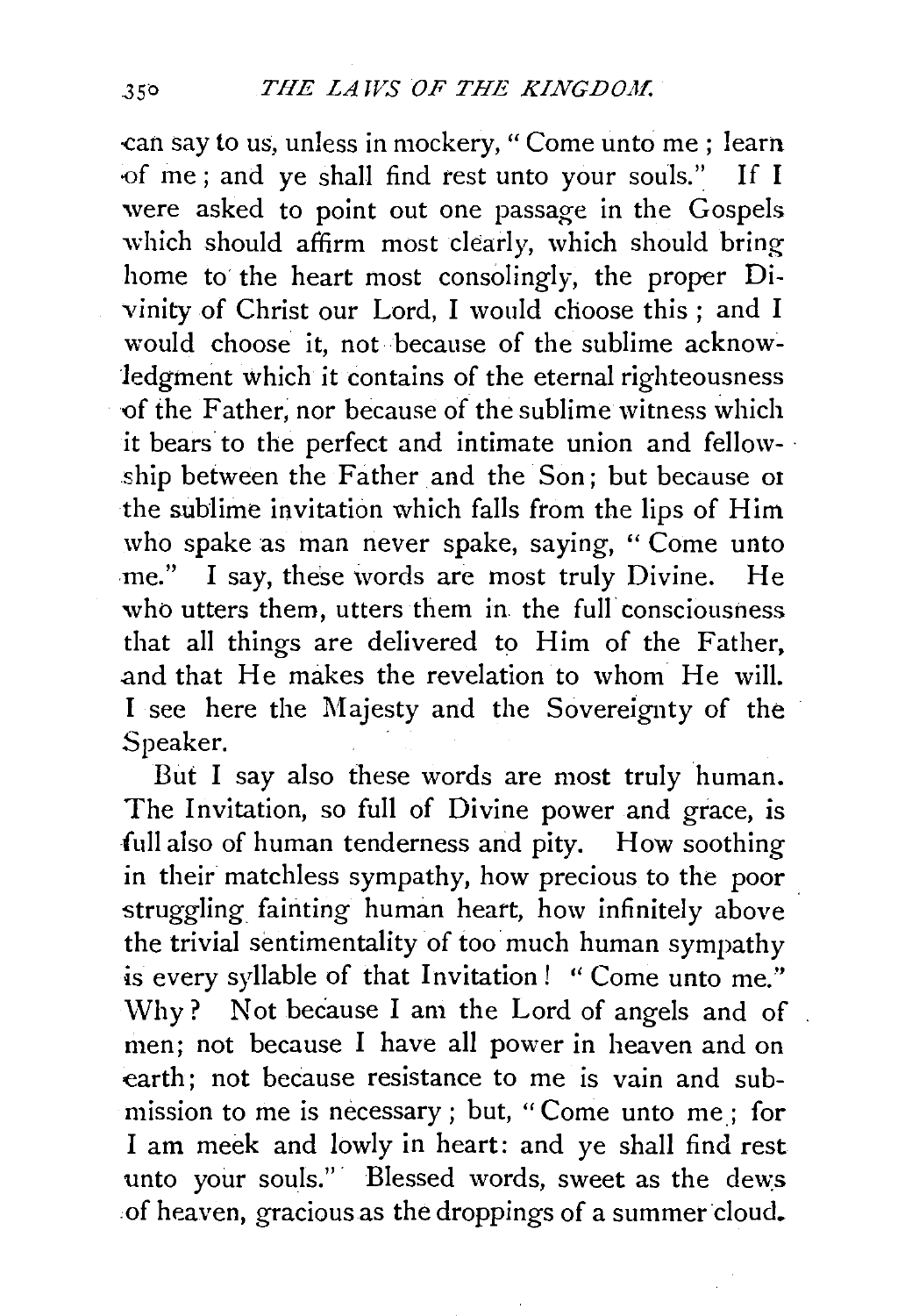For they fall from human lips; He who bids us bring to Him the burden of our sorrow and the burden of our sin, and gives us his promise of rest, is One who has taken the burden upon Himself, whose nature is our nature, who suffered being tempted, who can be touched with thefeeling of our infirmities, for they are his.

This is the infinite blessedness of this Divine human revelation. It is not only its largeness, "Come unto me, *all* ye that labour and are heavy laden." That Invitation is wide as the world and long as the ages. That Invitation reaches to every phase of human life; for what phase of life does not confess itself weary and long for rest ? Who is there, if he have left the home of his youth behind him and fairly launched upon the stormy ocean of life, that does not feel the weary tossing of the billows, and turn his wistful eyes to some land of hoped-for rest? The dull monotony of life, the everlasting, weary, profitless round, the labour leading to nothing, which weighed like lead on the Preacher's heart as he surveyed the world, till he broke forth into the bitter cry, " Vanity of vanities, all is vanity," is the lot of man still. The weariness, the dissatisfaction is not less as the world grows older. Never, perhaps, did it weigh so heavily as now. Even those whom we might think freest from trouble, men who have been caressed and flattered by the world, who have been happy in their families and beloved by their friends, cannot repress the cry that goes up from their hearts, Who will give us rest? "I have reached nearly to the length of my tether," wrote one not long ago ; " I have grown old and apathetic and stupid. All I care tor in the way of personal enjoyment is quiet, ease; to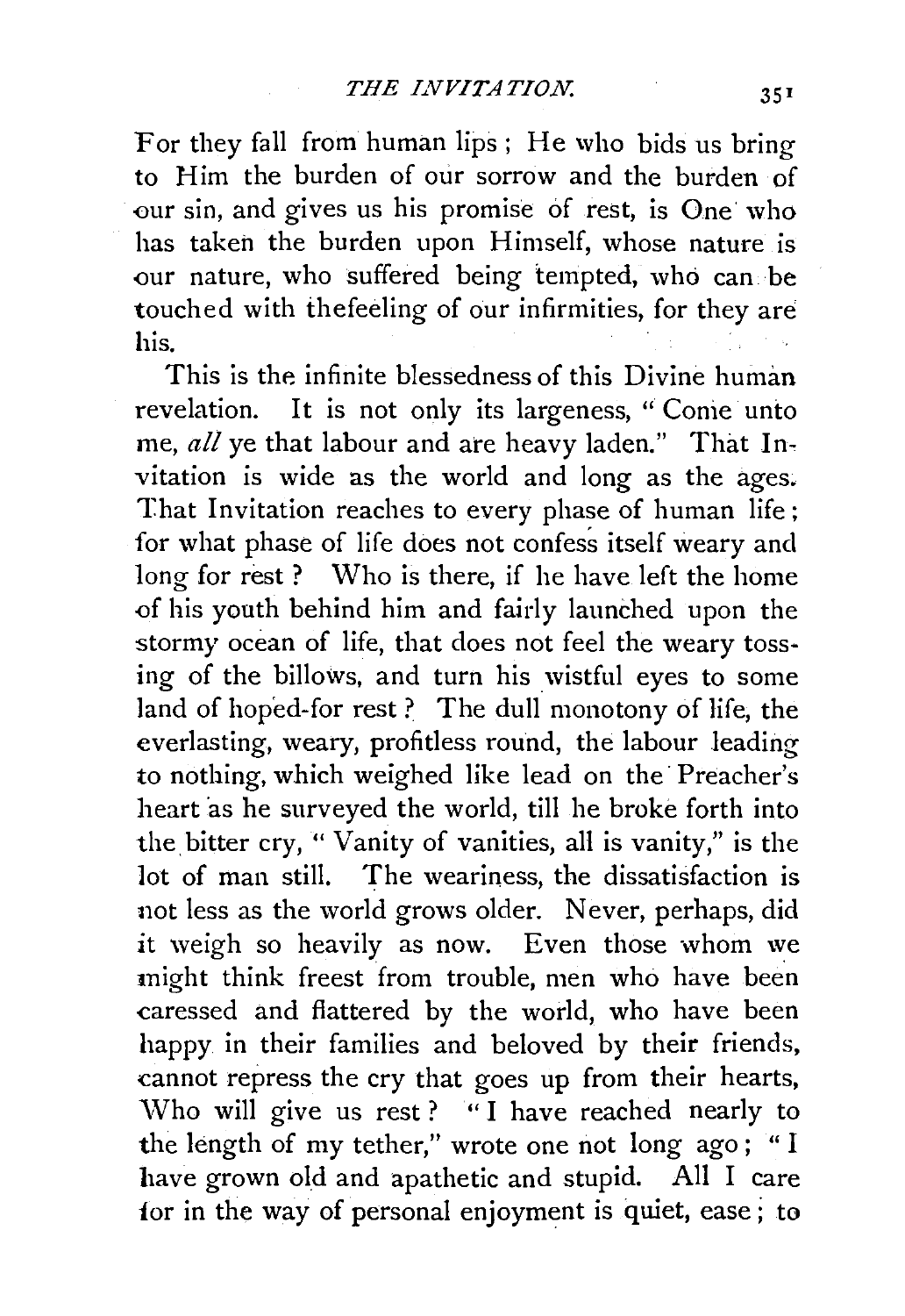have nothing to do, nothing to think of. My only glance is backward. There is so little before me, that I had rather not look that way." To *all* such the invitation speaks by its comprehensiveness. But it does more. It might be large, it might be wide, and yet it might not be winning. The accents might be kingly, but they might be cold withal and awful, and men might fear to obey them. But here is the blessedness of Christ's invitation, not only its freedom, its largeness, but the certainty that none can be rejected, none can be misunderstood, none can be dealt harshly with. "Come unto me, *for I am meek and lowly* of *heart."*  \Vho shall fear to come to One who thus removes their fear? Why seek for any intercessor with *Him?*  Why go to saint, or angel, or Virgin Mother ? Why pour the tale of guilt into the ear of human priest, when *He* says, "Come unto me, for I am meek and lowly of heart"? It is this meekness, this lowliness of heart, which speaks with such attractive power. It is this infinite gentleness united with the infinite majesty which has drawn men to Christ. It is this marvellous union of all-embracing and perfect sympathy with Divine power to succour and to save which has made Him in all ages the sovereign of human hearts. To none other can *all* turn, sure each that his own individual grief or burden will be fully shared. How impossible it is for the rich to sympathize with the poor. With the kindest and best intentions, there must always be a gulf between them. How impossible for those in health to minister with always unfailing delicate tact to the weariness and the pain of a sick bed. There are bitter sorrows that no human friend can comfort. There are heartaches to which all human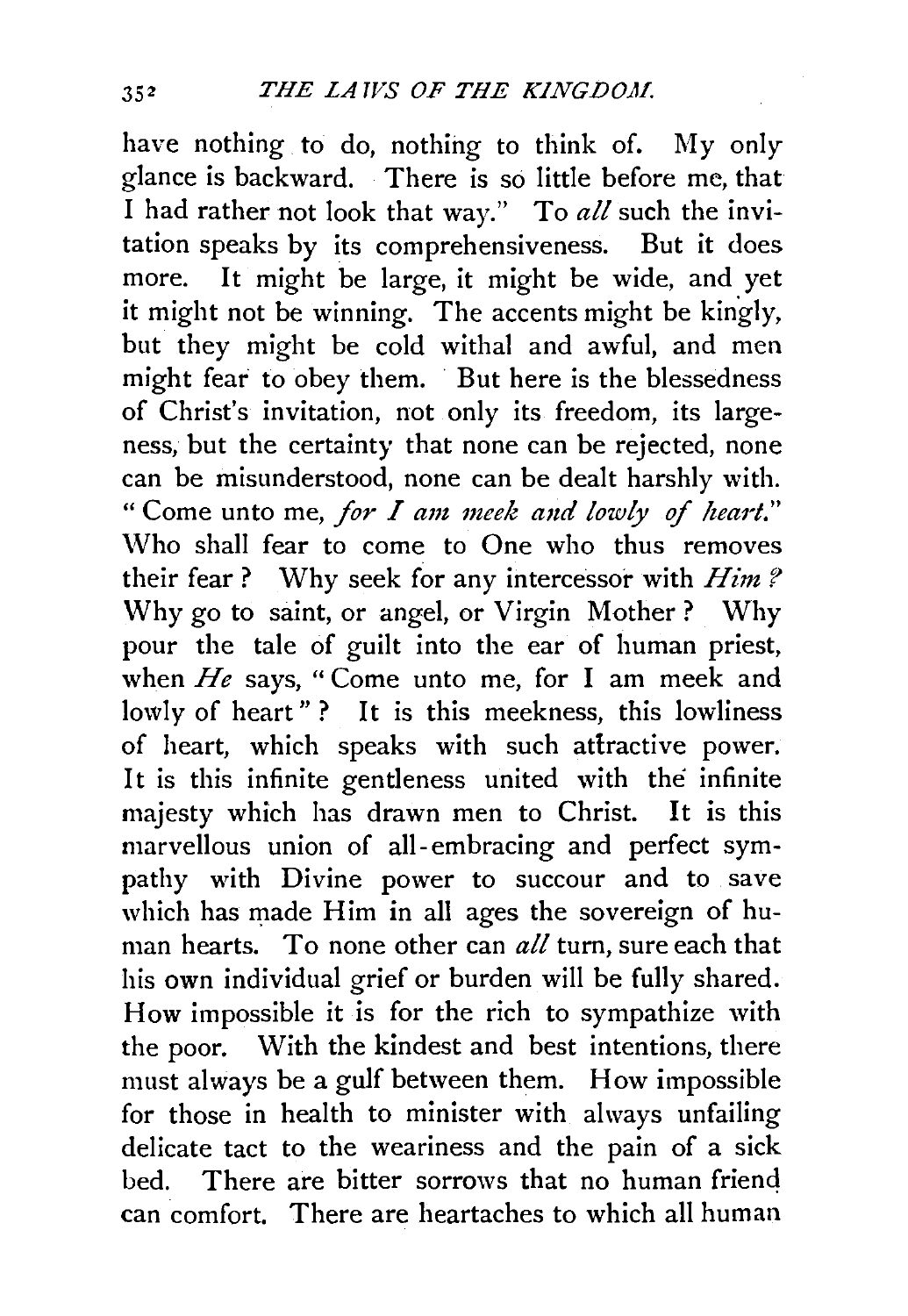words seem as mockery. There are cruel wrestlings with doubt; there is anguish of soul so deep that no human voice can still it; there is a darkness that may be felt which no earthly light can dispel. There are shame and guilt which flee from the presence of human helpers. And yet it is a human voice, and a human hand, and a human heart. which we need. Who shall help us? God is a Spirit, awful in his sovereign greatness, and man is like ourselves, hard in judgment and weak to help. But Christ says, "Come unto me." Then it is that, "repulsed on all sides, lonely and helpless, we turn to Him whose mighty heart understands all." Breaking down beneath his burden of poverty, sorrow, pain, bereavement, doubt, anxiety, shame, sin, the man drinks in that Voice and clings to that Hand, crying, " Lord, thou biddest the weary and the heavy laden to come to Thee; and I am weary, weary with my pain, weary with my grief, weary with my perpetual conflict with unbelief, weary with my fruitless struggles against Thy love, weary with my long wandering from my Father's house. Lord, I come to Thee; give rest to my soul."

And to that cry comes the blessed answer of peace, "I *will* give rest unto your soul." And that rest Christ does give. His promise is not a deceitful promise. He does not give a stone for bread; He does not give as the world gives ; He does not mock us with the mirage of happiness, which makes the fever in our veins rage more terribly than before. He does take away the weariness from life. He does fill the heart with his own mighty peace. Yet, be it observed, not without a condition. "Take my yoke upon you; learn VOL. VII. 23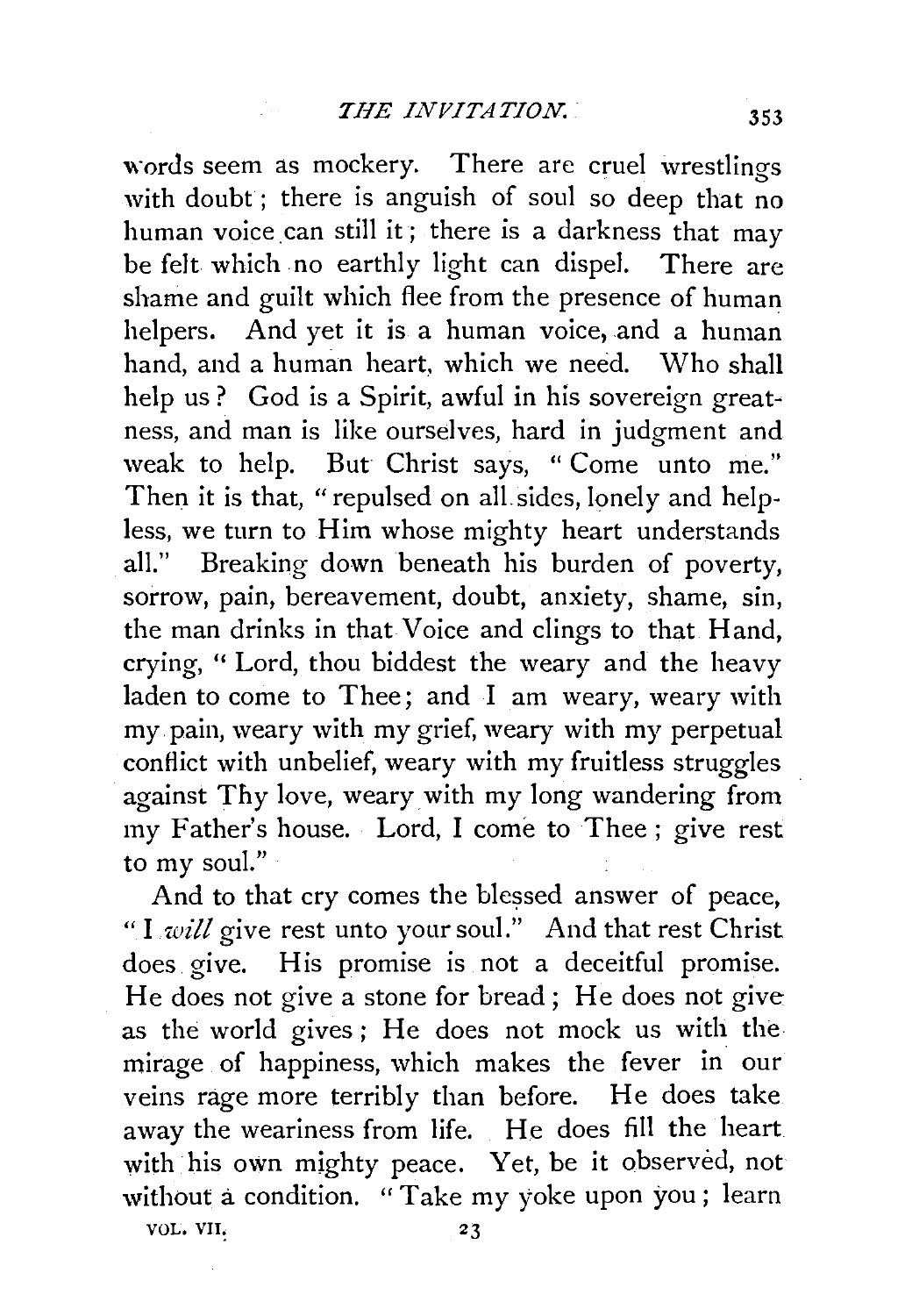of me." The phrase is one which would be very intelligible to those to whom it was addressed. "The yoke of the commandments" was a phrase they had doubtless heard from their Rabbinic teachers. There is a passage in the Mishnah *(Berachoth,* ii. 2) which strikingly illustrates our Lord's words here. The two benedictions with which public worship began, morning and evening, were followed immediately by the *Shema',* as it was called, from its first word in Hebrew (ppv), which consisted of three passages of the Law-Deuteronomy vi.  $4-9$ , xi.  $13-21$ ; Numbers xv.  $37-41$ . This part of the service is unquestionably of great antiquity, and there can be no doubt that our Lord must often have joined in it. But the point to which I wish to draw attention is the explanation which is given in the Mishnah of the order in which these passages follow one another. Rabbi Joshua ben Qorchah says that the section Deuteronomy vi. 4-9 precedes the section Deuteronomy xi.  $13-21$ , to teach us "that we are to take upon ourselves first the yoke of the kingdom of heaven, and only after that the yoke of the commandments." First: "Hear, 0 Israel: The Lord our God is one Lord : and thou shalt love the Lord thy God with all thine heart, and with all thy soul, and with all thy might," &c.; and then, the keeping of the commandments, the blessings of obedience, the penalty of disobedience, the duty of laying up these words in the heart, of binding them upon the hands, and as frontlets between the eyes, of teaching them to children, of speaking of them at all times, and writing them upon the posts of the doors and the gates. This is surely an interpretation displaying a remarkable spiritual insight, and wonderfully in accordance with the order of our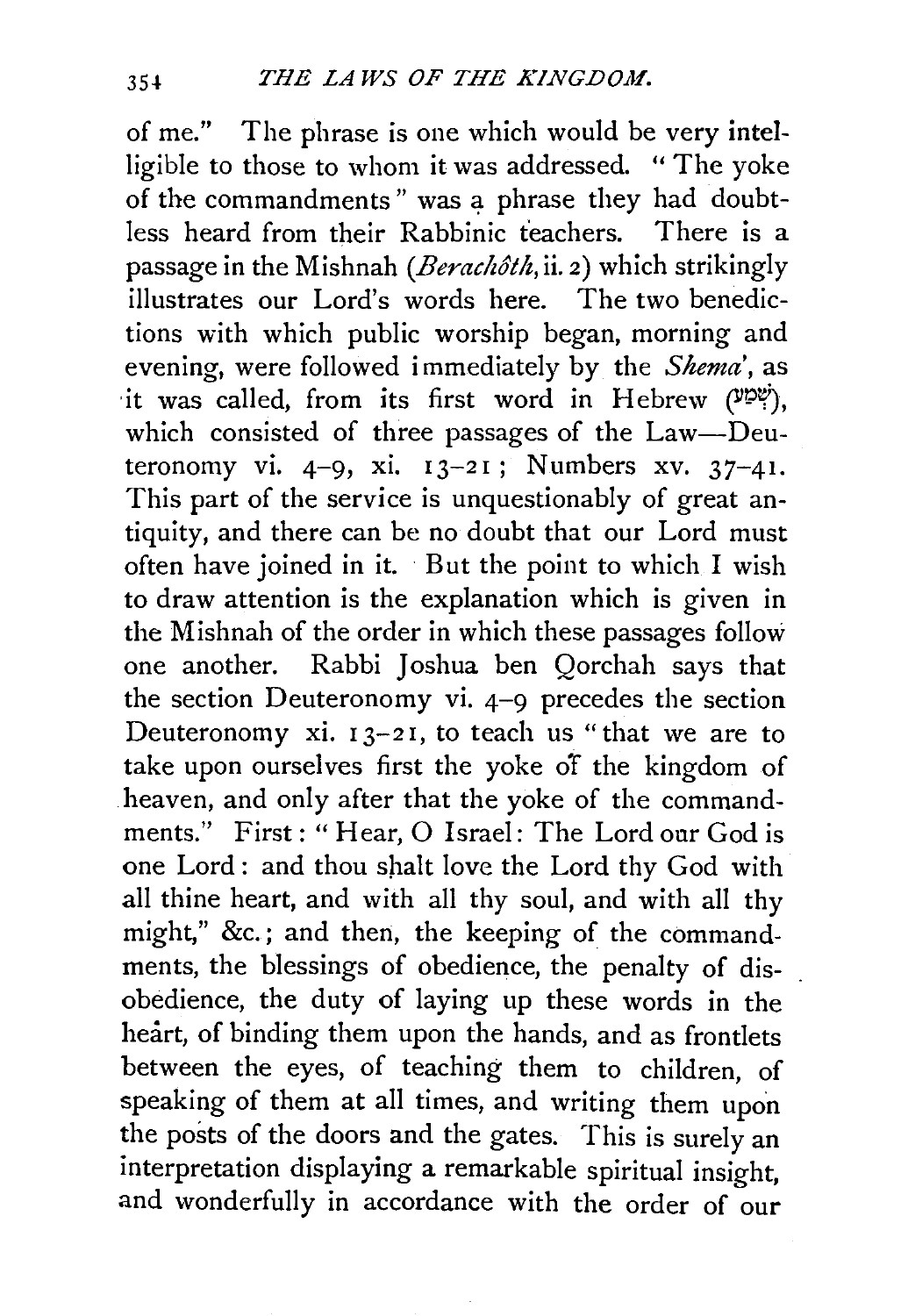Lord's Invitation. Here, too, there is first the yoke of the kingdom of heaven, the summons to a personal love and devotion, the gracious Invitation, "Come unto me," the Heart of Love seeking love in return; and here, too, this is followed by the yoke of the commandments: "Take my yoke upon you, learn of me; for my yoke is easy and my burden is light." Must not our Lord's words have had a special significance for those whom He addressed, not only because He offered them the light yoke of loving obedience to Him instead of the hard yoke of legal and ritual observances imposed upon them by their Rabbinic masters, but also because His teaching was in accordance with, though it transcended, that with which their own public worship had made them familiar?

But Christ does impose "a yoke" and "a burden." He is a Master who would have us "learn of him." And if we need humility that we may enter his school, we need patience and meekness and docility if we are to profit by his teaching. It is *not* an easy thing to be .a Christian indeed. He does not call us to an indolent, easy, self-pleasing life, in which there are few duties .and fewer cares. We must bow our necks to his yoke. And it is "a yoke" to lay a restraint upon our natural inclinations and to mortify self; it is a yoke to crucify the flesh with its affections and lusts, to watch over our desires, to curb our unruly, peevish, sullen, irritable tempers ; it is a yoke to be calm when we are naturally fretful, to be meek and gentle when we are naturally proud and overbearing, to give up our own will and -our own way when we are naturally bent upon having- ·OUr own will and following our own way. It is a yoke to say to ourselves day by day, " I follow a Master who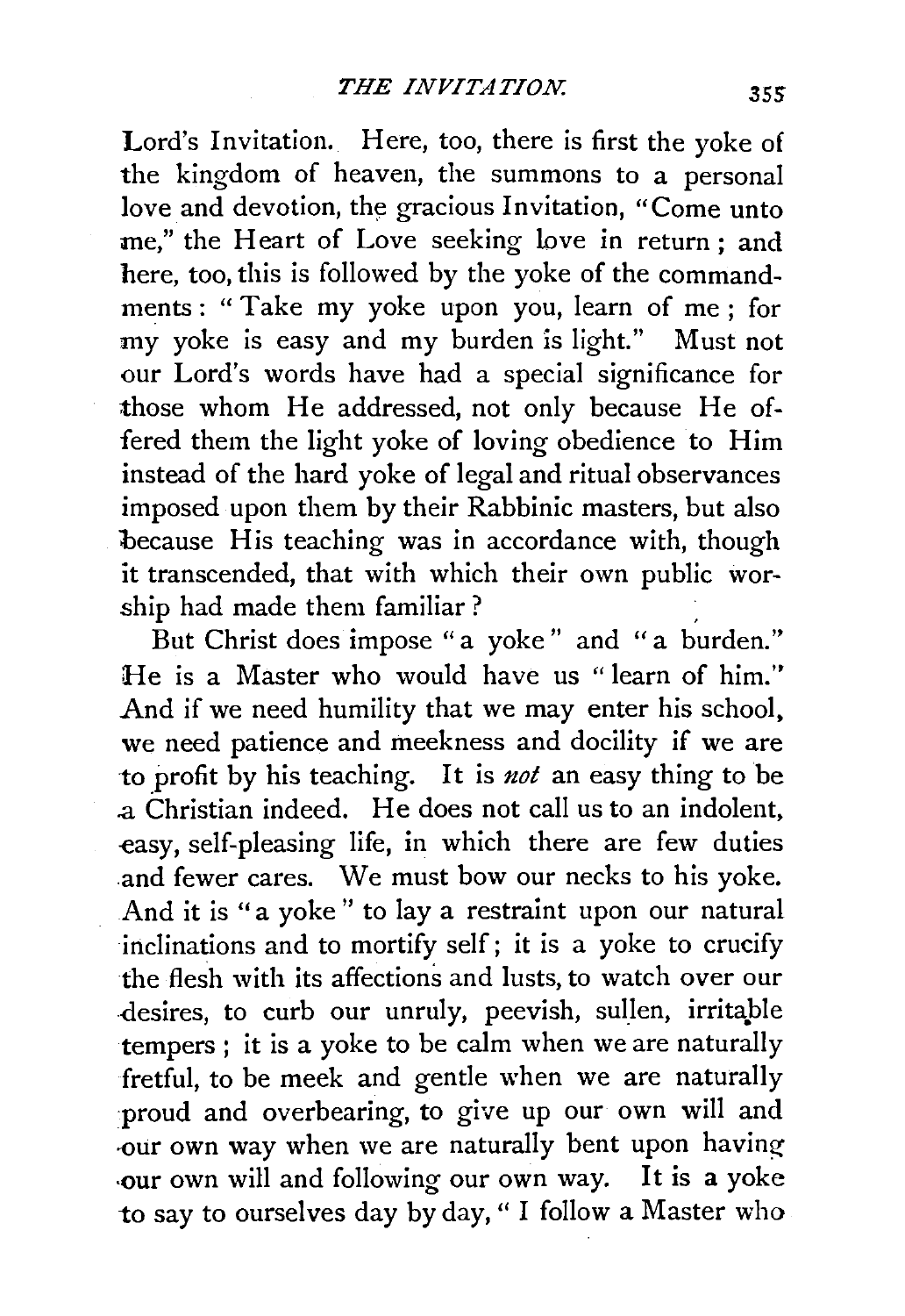bore shame and spitting and the crown of thorns and the cross, and I must bow the head to insult and wrong. and when I am reviled revile not again, but forgive until seventy times seven, and pray for those who hate and injure me."

It is " a burden " to, feel the flesh lusting against the spirit, and to know that when we would do good evil is present with us; that no day can pass without a conflict, and that, alas! too often the issue is defeat. It is " a burden " to kneel in prayer, and to be numbed and chilled and weighed down in heart, instead of rising, as. on eagles' wings, toward heaven. It is "a burden" to see our efforts baffled, our good evil spoken of, our motives misconstrued, our character maligned. It is. " a burden " to think that, after all, we make but little progress, that we ourselves are little nearer to heaven, that others seem little the better for our words or example, that we have not touched and won the hearts of those nearest and dearest to us, much less enlarged the borders of Christ's kingdom on earth.

And yet this "yoke is easy'' and this "burden is. light." For to have this yoke and this burden is to have the mind of Christ and of God. It is to be on the side of truth and purity and gentleness and goodness and love in the great battle against wrong and wickedness and selfishness in every form, but first and chiefest in ourselves. They who have taken upon them this. yoke and this burden have taken upon themselves first "the yoke of the kingdom of heaven." They have entered into it by the lowly gates of humility and selfrenunciation. They have accepted the revelation of the Eternal Father in Christ, they acknowledge Him as their only Teacher. "Lord, to whom shall we go?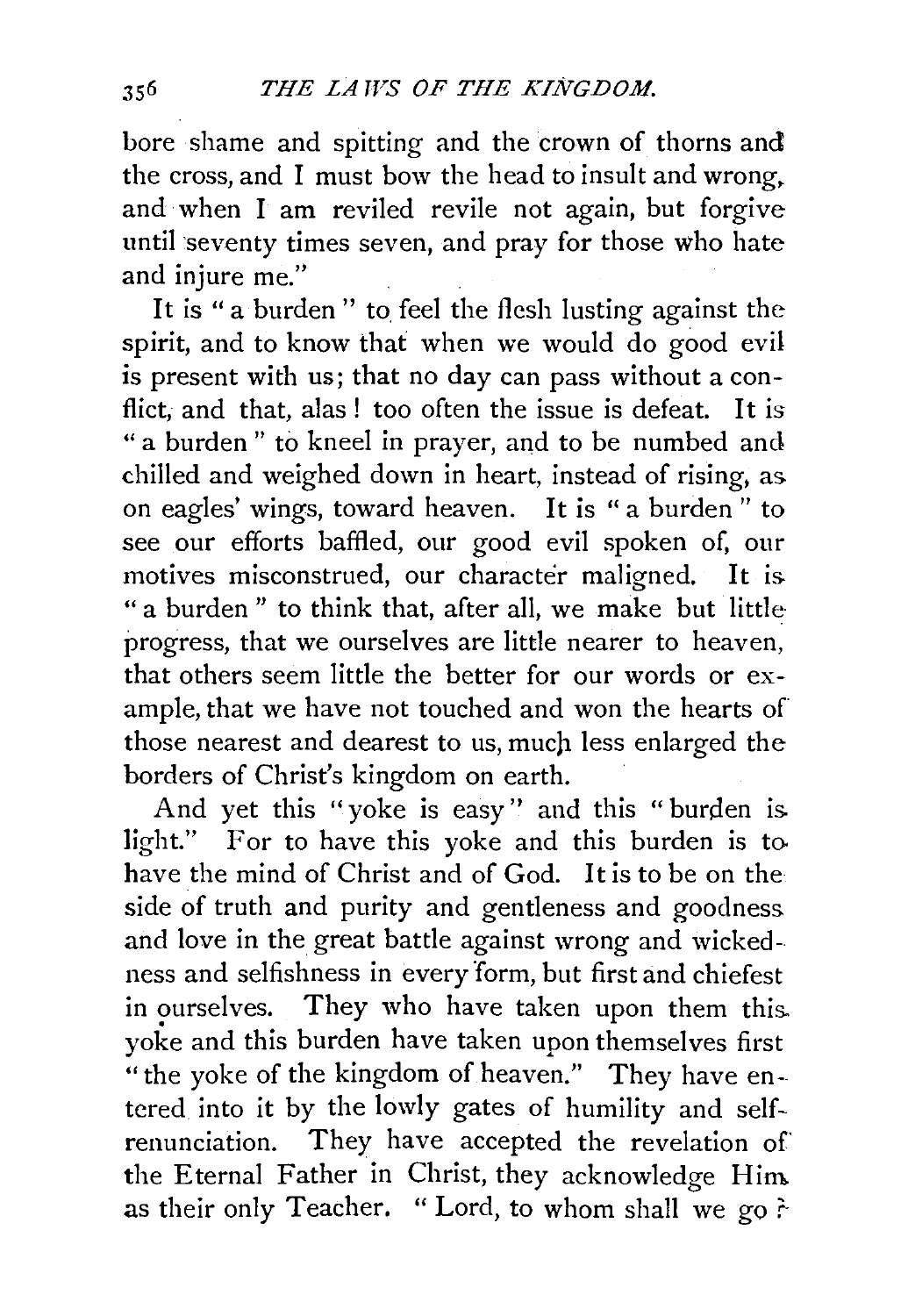thou hast the words of eternal life." They 'love Him with supreme unhesitating love; they sit at his feet with Mary, they watch his eye, they follow his hand. Love is their inspiration, and love makes all things easy and every burden light.

The heavy burden, the galling yoke, is the burden and the yoke of sin, of sin ruling, sin enslaving, sin obeyed in the lusts thereof; not of sin hated, mourned over, prayed against, fought against, vanquished by the grace that is in Christ. The yoke which is  $not$  easy is the yoke of passions holding the mastery and mocking us when we do their bidding. The burden which is  $not$ light is' the burden of an accusing conscience, of a wasted life, of the fear of death, of the terrors of judgment to come. There is none to lighten that burden, there is no hope, no joy, no victory there. The slavery grows ever more hopeless : it is the antepast of hell.

But the message of the King is to *all.* "Come unto me all ye that labour" fringes with its glorious light the dark cloud, "Thou hast hidden." It seems to carry with it infinite possibilities of hope. The mighty works were done in vain, and the pride of Capernaum hid from its eyes the things that belonged to its peace, and Jewish doctors and Pharisees laid hard burdens and grievous to be borne on men's shoulders; and all this history has been repeated in the Christian Church. But the message has been repeated too. And as then it touched the heart of her<sup>1</sup> who, standing by, listened to it, and came and washed his feet with her tears and wiped them with the hairs of her head as He sat at meat in Simon's house, so it has found an echo ever

' The narrative in Luke vii. 36-50 seems, in all probability, to have follow: l the discourse here.